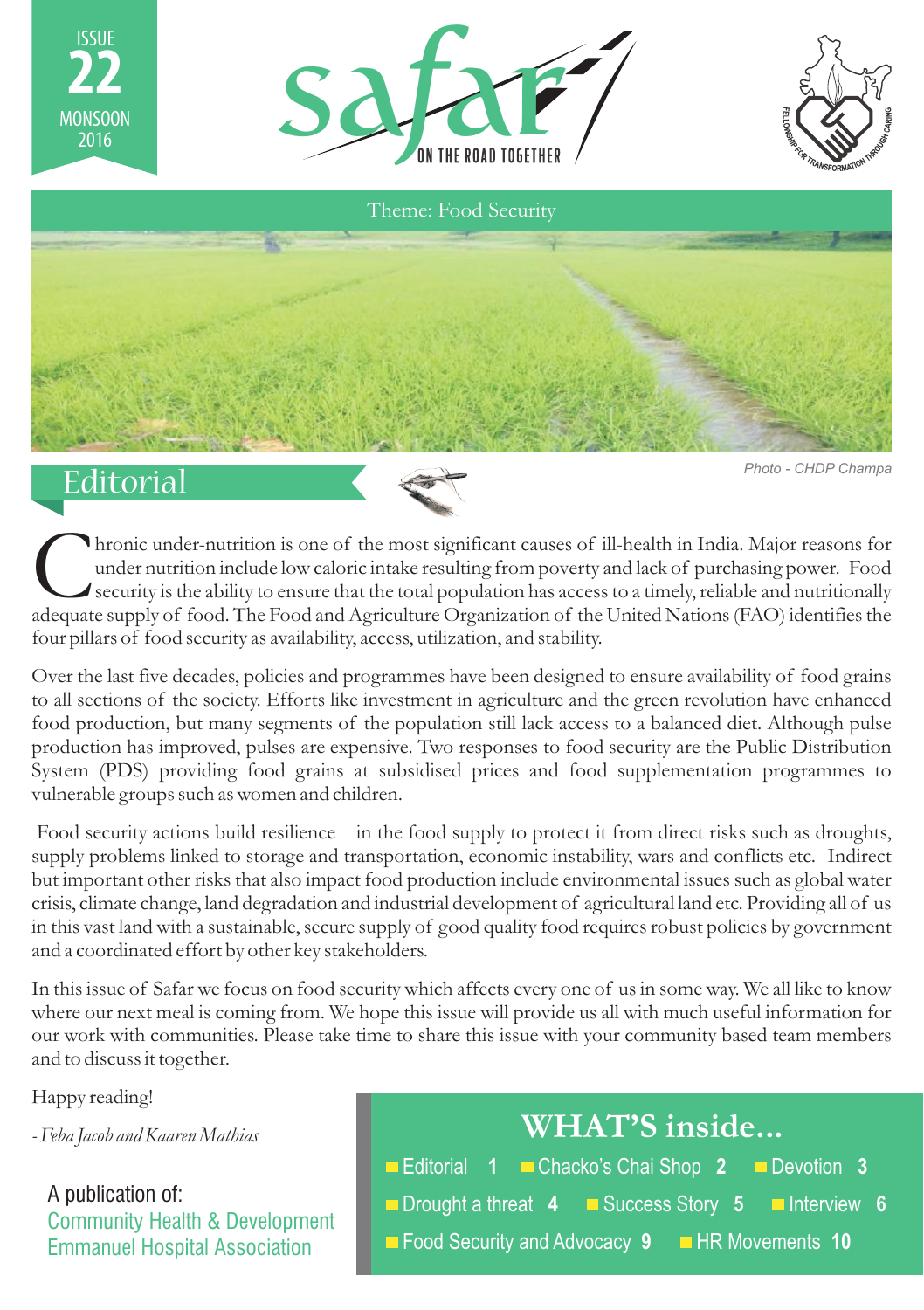# Chacko's Chai column

ood security is a condition related to the supply Fof food, and individuals' access to it. Concerns over food security have existed throughout history. There is evidence of granaries being in use over 10,000 years ago, with central authorities in civilizations including Ancient China and Ancient Egypt being known to release food from storage in times of famine. At the 1974 World Food Conference the term 'food security' was defined with an emphasis on supply. Food security, they said, is the "availability at all times of adequate world food supplies of basic foodstuffs to sustain a steady expansion of food consumption and to offset fluctuations in production and prices."[1] Later definitions added demand and access issues. The final report of the 1996 World Food Summit states that food security "exists when all people, at all times, have physical and economic access to sufficient, safe and nutritious food to meet their dietary needs and food preferences for an active and healthy life."[2][3]

Household food security exists when all members, at all times, have access to enough food for an active, healthy life. Individuals who are food secure do not live in hunger or fear of starvation. Food insecurity, on the other hand, is a situation of "limited or uncertain availability of nutritionally adequate and safe foods or limited or uncertain ability to acquire acceptable foods in socially acceptable ways."

India is a long way from being food secure in spite of the fact that the government has buffer food grains rotting in its warehouse! The high level of corruption, exploitation of the poor, and caste discrimination all contribute to high levels of food insecurity. Almost 50% of our population suffer from food insecurity.

Exploitation of forests, degradation of land, and climate change with a propensity to drought have increased our food insecurity with most small farmers dependent on rain-fed agriculture.

The National Food Security Mission's (NFSM) 12th Five Year Plan has five components to address food insecurity: (i) NFSM- Rice; (ii) NFSM-Wheat; (iii) NFSM-Pulses; (iv) NFSM-Coarse Cereals; and (v) NFSM-Commercial Crops.

#### **Biblical understanding**

The Bible declares that God is both our Creator and Provider who has made things to flourish in abundance. It is man's sin and selfishness which causes food insecurity in the world. The Bible declares that those who follow His principles and laws (in loving God and your neighbour) will never suffer from food insecurity. God provides us our daily bread and Jesus taught us to pray for our daily bread and be content, trusting in the grace of our God who is good, without being anxious about the future. Hence the good news (gospel) is that when we confess our sins and accept Jesus as our Lord & Saviour, we can enjoy the security that comes from Him.

In dealing with the community/kingdom of Israel's sinful ways God says "When I shut up the heavens so that there is no rain, or command the locust to devour the land, or send pestilence among my people, if my people, who are called by my name, humble themselves, and pray and seek my face and turn from their wicked ways, then I will hear from heaven and will forgive their sin and heal their land." (2 Chr 7:13-14) Thus an acknowledgement of sin, followed by repentance and returning to the Living God brings healing to the land and consequently 'food security'. In the Old Testament God chose Joseph to save both Egypt and his family from food insecurity by giving him wisdom to manage the granaries of Egypt in prosperous times so as to tide them over during the insecure times. God gives us wisdom to manage our land and water resources in ways that will honour Him, by stewarding them with collective community action rather than exploiting them out of self-centred greed.

We often forget the spiritual dimension when dealing with communities facing insecure futures. May we use His wisdom as we help communities deal with issues of 'food insecurity'.

**Dr Ashok Chacko**, *Director - EHA's Community Health and Development Programme*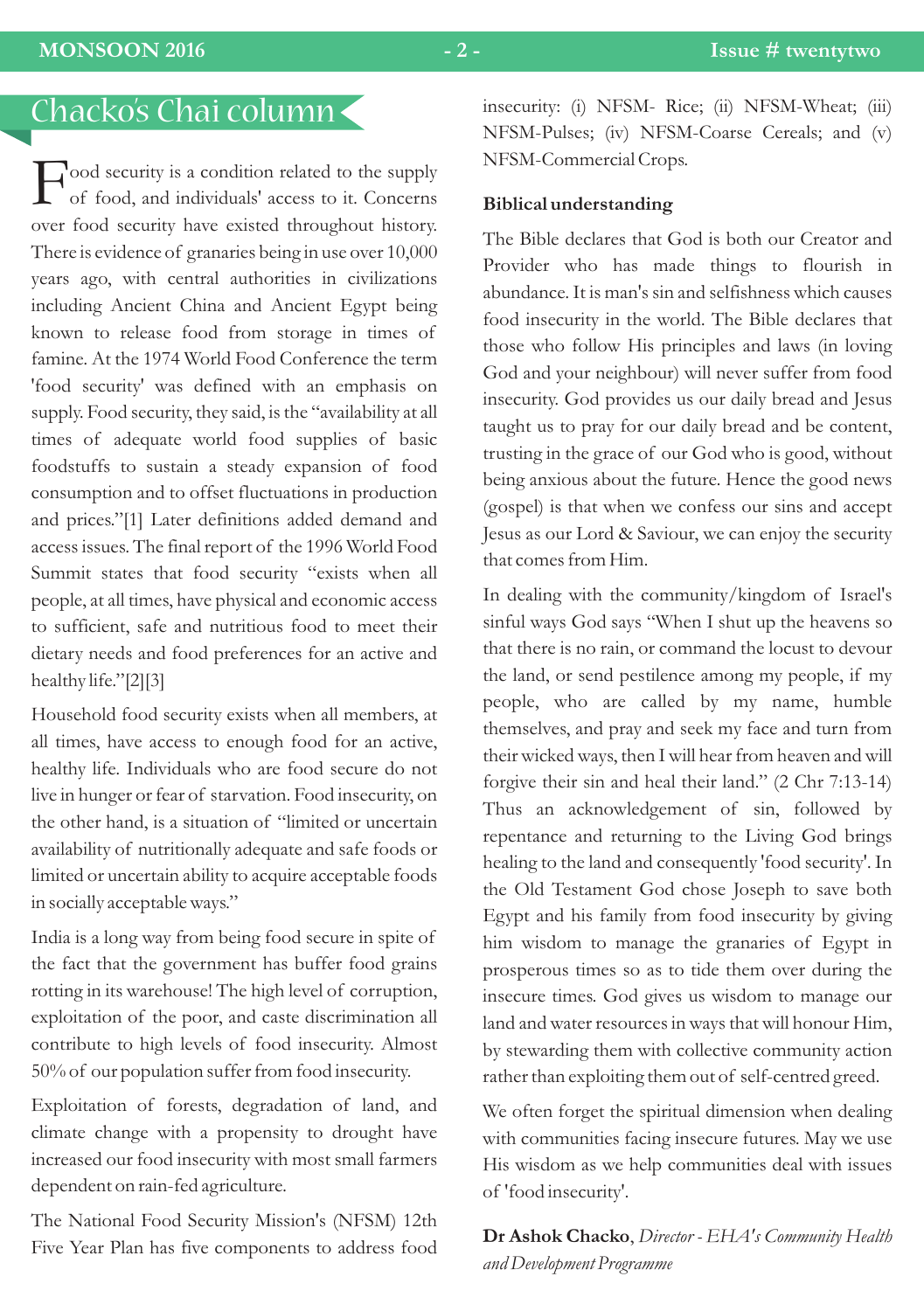## Food Security

[ *Rev. Prakash George* ]

 $\bigwedge$ s noted above, the final report of the 1996<br>World Food Summit states that food security "exists when all people, at all times, have physical and economic access to sufficient, safe and nutritious food to meet their dietary needs and food preferences for an active and healthy life." This state was possible at the time God created the world, though there was no need for economic access because God created a world where there was total sharing. The land and natural resources are gifts to all humankind, not to only a few. "The right of all to use is prior to the right to own." "Be fruitful and increase" applies to the number of human beings and to the means of supporting them. God has provided abundantly in creation so that this can be done, and God has given humankind the ingenuity and adaptability necessary to create this necessary increase.

This situation did not last long as humankind rebelled against God. God cursed humankind and also the created world. Food became a problem. Instead of sharing the food produced, people kept more for themselves and used food to exploit those who did not have enough. So over the ages food security has been a problem.

But in this fallen world God through the people of Israel showed that food security is possible. From slavery in Egypt God took the people to the promised land in Canaan. There he provided sufficient land for the 11 tribes of Israel. Each family had enough land to work on in order to provide food for themselves and also bring their

tithes and offerings so that the 11th tribe the Levites could be taken care of. God also set certain norms in place, such as the Year of the Jubilee and the practice of gleaning. God's intention was that no one will be in need of food. On their part all that the people had to do was to obey God and follow his norms given through Moses (Leviticus 26: 1-13). He said "Man shall not live by bread alone but by every word that proceeds from the mouth of the Lord" (Deuteronomy 8: 3). He also warned them not to forget Him when they have sufficient food (Deuteronomy 8:10,11). If they disobeyed God they would meet with dire consequences (Leviticus 26: 14-46).

In the New Testament, while teaching his disciples, Jesus tells them that for God the most valuable part of creation is humankind. He knows their needs of food, clothing and shelter. He will provide for them, but we have to seek first His kingdom and His righteousness, and all these things will be given to us as well (Matthew 6: 33). Food security will not be possible if God is not taken into account because he is the provider of all food.

In the age to come God promises a world where "Never again will they hunger; never again will they thirst. The sun will not beat down on them, nor any scorching heat" (Revelation 7: 16). So looking forward to that day let us share what we have and encourage others to share as well.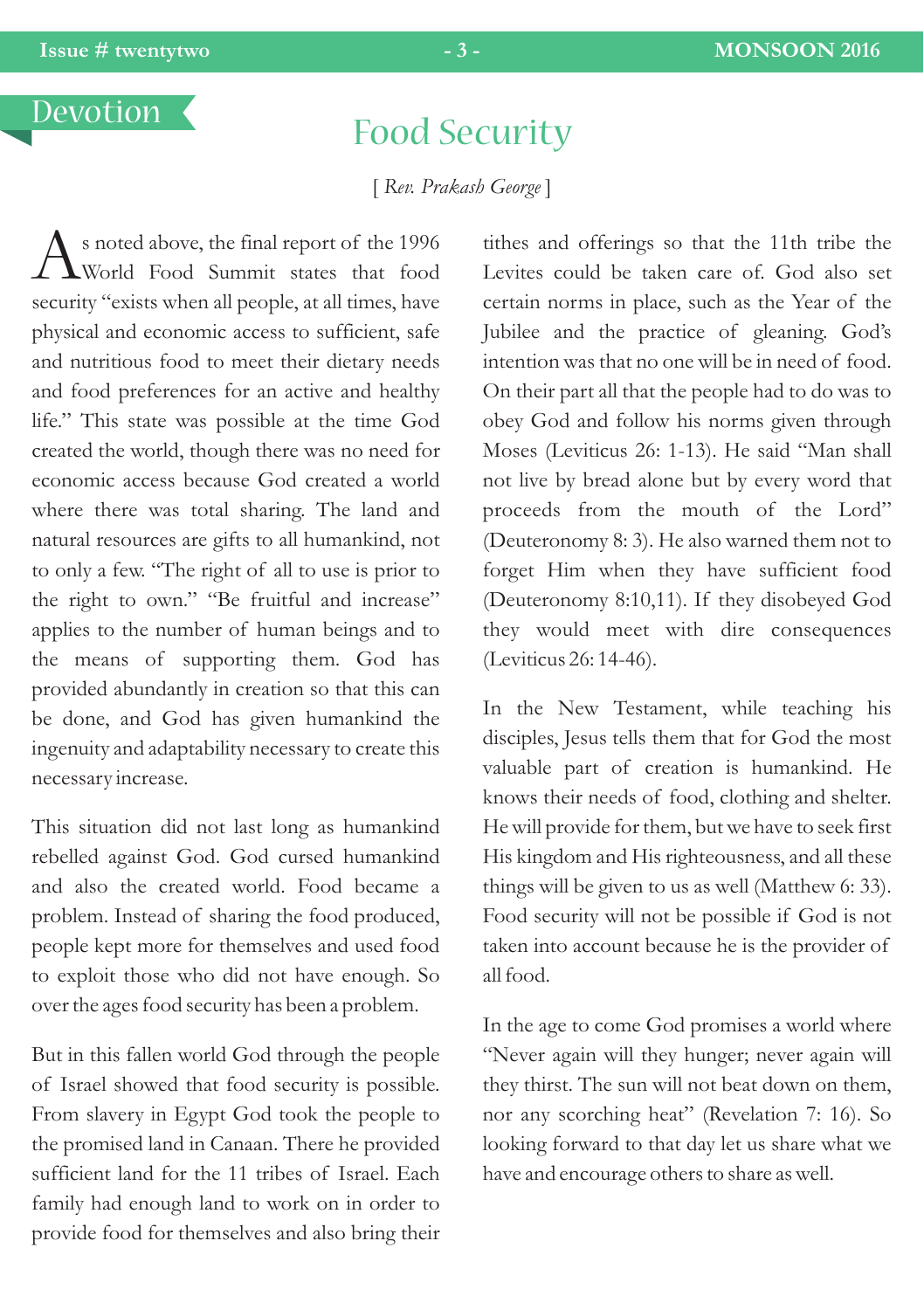## Drought a threat

[ *Thomas Verghese John, Programme Manager - Climate Change and Disaster Risk Reduction Programme*]

rought is a natural hazard, known primarily<br>in terms of scarcity or supply deficit of water due to failure of rainfall, deficiency of reservoirs and water resources, resultant failure of crops, and consequently a level of serious socio-economic distress. Drought is a weather related natural disaster often aggravated by environmental degradation and socio-economic deprivation. It can affect a large geographical area for shorter or longer periods and, thus, has serious impacts on life, ecosystems, livelihoods, economy, environment and overall human well-being.

Drought-prone districts account for 42 per cent of the country's cultivatable lands. According to the  $\mathrm{NRA}^1$  rain-fed crops cover 48 per cent of the total area under food crops, and 68 per cent of the area under non-food crops. Nearly 50 per cent of the rural work force is concentrated in these areas. Rainfed areas in the country are highly drought-prone and face drought-like conditions once every three years on average. Often the impact of drought persists for three to six years, and affects the availability of water for people, livestock, crop and fodder production.

Most small farmers live in areas where monsoon rains are the only source of irrigation; hence they have to practice sustenance farming and are able to cultivate only one crop each year. This makes them highly vulnerable to drought and climatic changes such as erratic monsoons. This decreases productivity and reduces the chance of profit. Seventy-eight per cent of the farmers who committed suicide in the last decade were small farmers, and 76 percent of them were dependent on rain-fed agriculture.

Drought in rain-fed areas has critical consequences for the country's food security. While India's population is increasing by two per cent every year, the area under food crops has shrunk by 12.5 per cent over the last decade. Thus food grain availability in rural India has fallen to 152 kg per capita, 23 kg less than in the 1990s, creating largescale food insecurity in villages.

In 2015 an unusual long spell of unseasonal rains impacted farmers in 15 states as the country witnessed its second consecutive deficit monsoon. 2015 was the third year in a row when the rabi season was thrown out of kilter in large parts of India by deviant weather. In 2013, five states were hit by drought and 0.35 million hectares (ha) of standing crops were damaged. The next year, drought affected six states and 5.5 million ha of crops were damaged. In 2015, at least 15 states were hit and 18.23 million ha of crops were damaged. The 15 states account for approximately 75 per cent of India's population and about 70 per cent of its geographical area, and produce approximately 81 per cent of the country's food grains.

The current drought (2016) that affected 10 states is turning out to be the worst in the country's recorded history.

#### The Figures<sup>2</sup>

- 330 million people affected<br>• 254 districts affected out of
- ?254 districts affected out of678 districts
- 
- ?255,000 villages affected 200,000 villages are without a water source within their geographic boundary

<sup>1.</sup> NRAA – National Rainfed Areas Authority 2. Source:

State of India's environment 2016 published by Center for Science and Environment.

Situation report on Drought in India (April 2016) prepared by EHA and EFICOR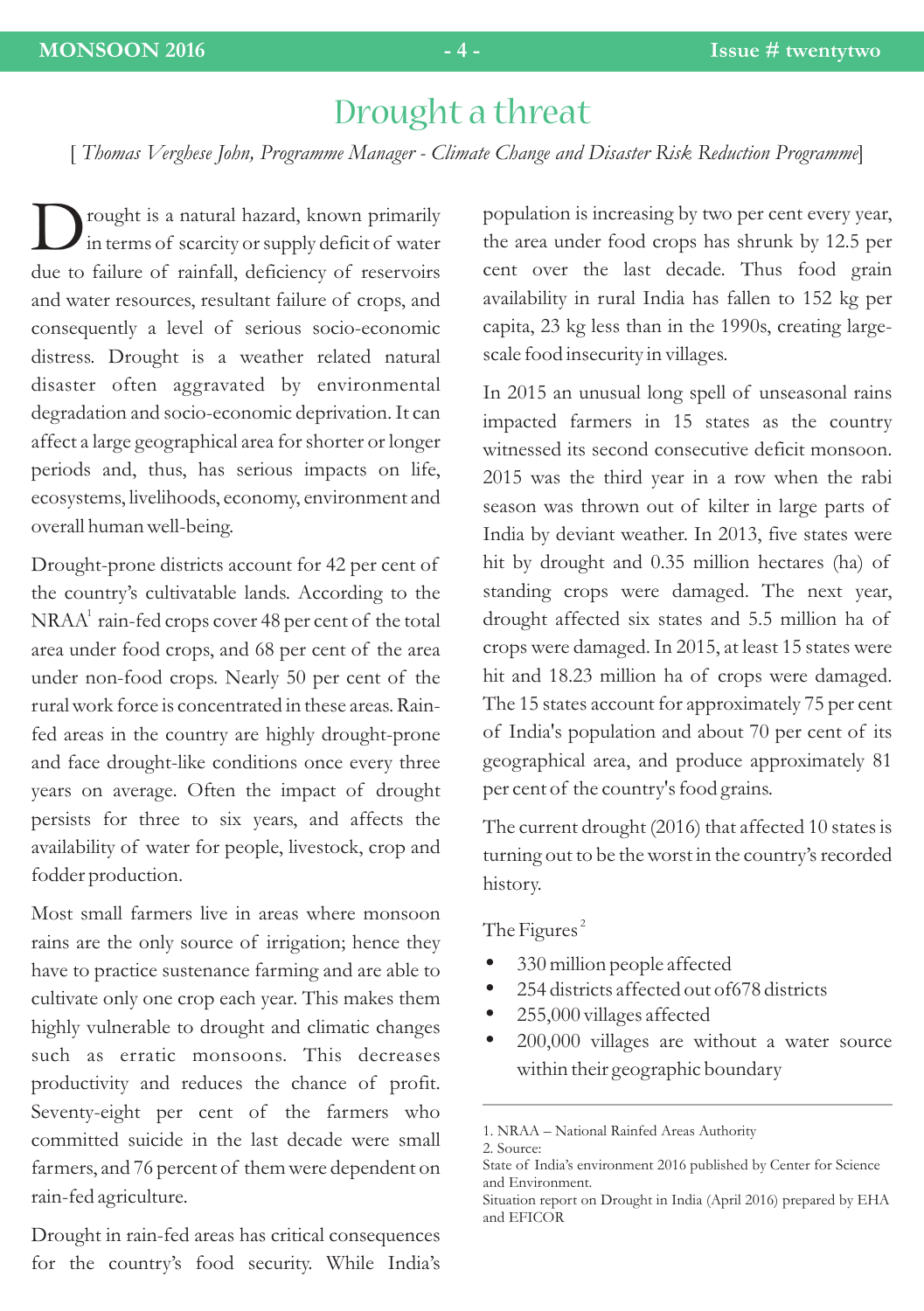# Success Story

**System of Root Intensification (SRI)** *D. Johnson, Project Manager, CHDP Madhepura*

### **Introduction:**

System of Root Intensification is a methodology aimed at increasing the yield of rice produced in farming. It is a low water, labour intensive, organic method that uses younger seedlings singly spaced and typically hand weeded with special tools.

### **Methods of SRI:**

- The basic requirement of SRI method is to plant the crop square with wider spacing.<br>• Farmers in this region believe that rice
- needs plenty of water and grows best in standing water, but under SRI, paddy fields are not flooded but kept moist during the vegetative phase. Later only one inch of water is maintained in the
- field.<br>• It requires less water, involves less expenditure and gives greater yields, thus it is beneficial for small and marginal
- farmers.<br>• In SRI method the markers are used for transplanting the seedlings in a uniform ?pattern and with equal spacing. The spacing is 25cm x 25 cm. Wide
- spacing gives the plants more space, air and sunlight, resulting in root growth that is healthy and expansive and absorbs more nutrients, resulting in more tillers on the plants.

*Photo - CHDP Madhepura*

#### **Success Story:**

Harendra Yadav is a farmer. His wife is a member of our Self Help Group (SHG). Through the SHG he came to know about the farmers training which was organized by CHDP - Madhepura Christian Hospital. After this training he adopted the new method of cultivation of paddy called "SRI Vidhi" (Scientific Rice Intensifications). Harendra had initial hurdles and it was difficult for him to arrange for seed, fertilizer and irrigation. The project required extended help. A few farmers mocked his new method of preparing the seedlings and planting. But he was determined to try this new found knowledge in his land (18 khatta which is a little less than one acre).

Others told Harendra that he would have to till his field again as there would be no yield. But when the tillers appeared people were so

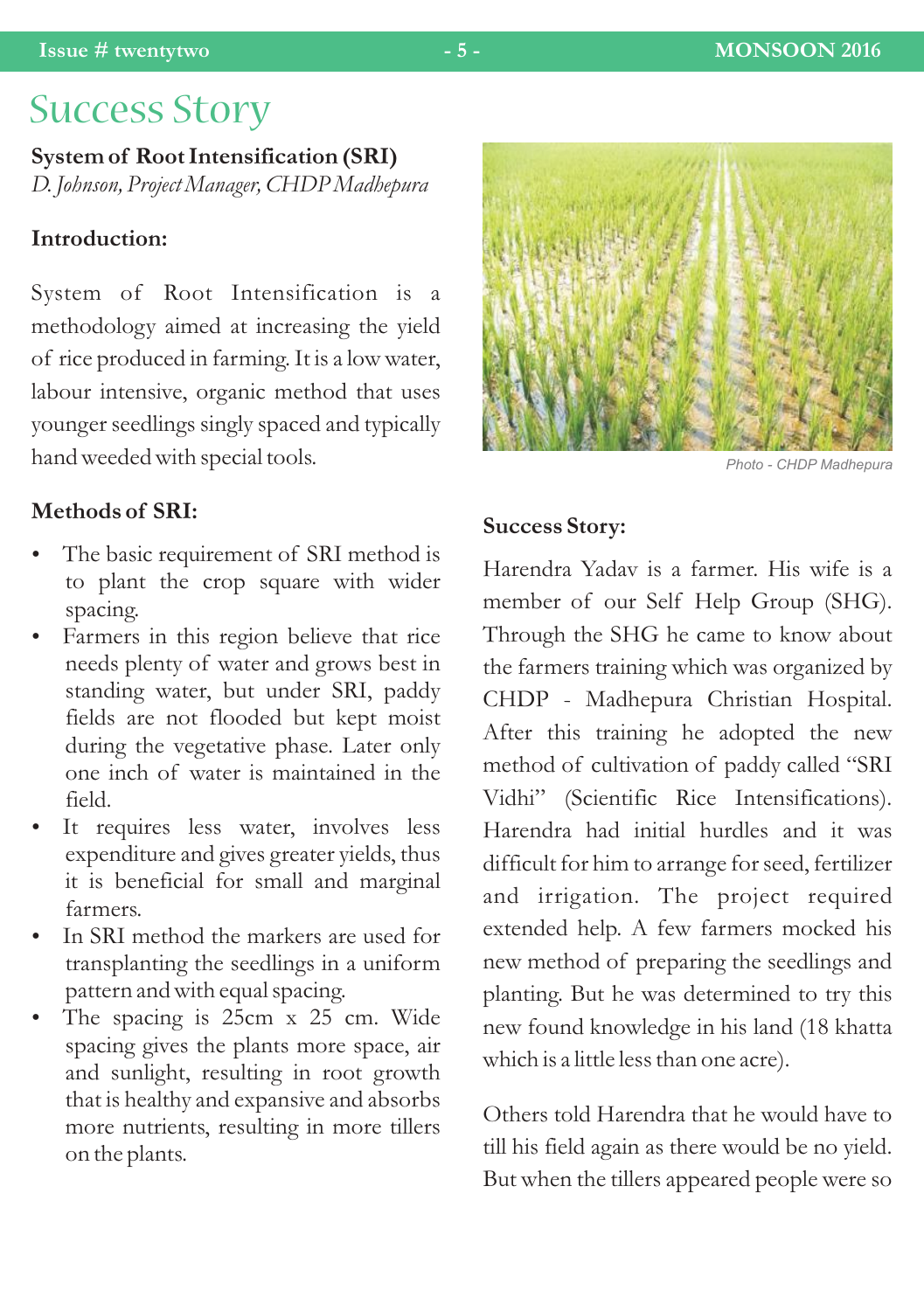surprised. They were bigger, healthier and provided a greater yield. There were 30 to 50 tillers per plant. With excellent management up to 100 tillers per plant can be achieved. Farmers came from far off places to see the crops.

After the harvest Harendra was very happy with the yield which was more than double and there was considerable saving in time, seed, manpower and energy. Earlier the yield was 900 kg / acre but now it was 2200kg / acre.

Today, 95% of small farmers are adopting SRI method. As a result the migration rate has reduced to 60% in this village. Now the villagers are able to afford a better education for their children. Government also appreciated their success and awarded this village as "PRAGATISHIL VILLAGE". Now the farmers have direct contact with District and Block Agriculture Department and are receiving subsidies on agriculture.



*Photo - CHDP Madhepura*



*Photo - CHDP Champa*

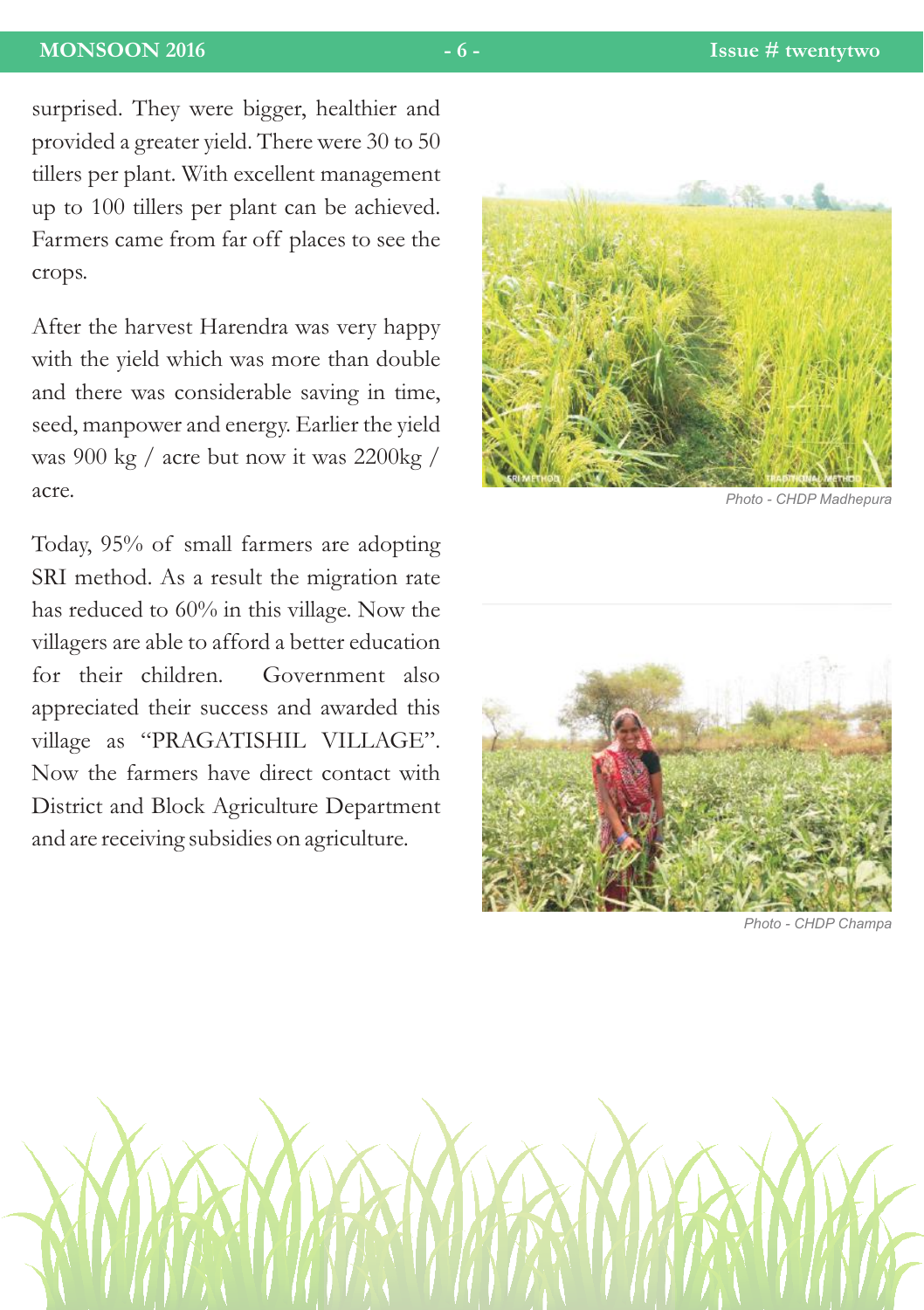**:: INTERVIEW ::** 

# An interview with Mr Dennyson Abraham Unit Manager, Justice and Care, Patna

[ *(By Feba Jacob, Editor, Safar)* ]

#### **Safar-** *What are the key nutritional problems faced by the communities in our country?*

**Mr Dennyson-** Disease and inadequate intake of food contribute to malnutrition. In a rural community both these are key issues. The delivery of health services in rural India is in a woeful state and this creates a vicious cycle of malnutrition (as shown in the Figure).



Poverty causing lack of access to food, combined with the desire of the rural poor to eat like urban people is also an important reason for the deteriorating nutrition status of communities. Traditional healthy food is fast vanishing from the plates of rural populations.

Apart from this, poor child care practices including lack of optimal Infant and Young Child Feeding (IYCF) leaves lasting damage in the lives of scores of Indian children. A World Bank report says that the prevalence of underweight children in India is among the highest in the world, and is nearly doubles that of Sub-Saharan Africa. Undernutrition is concentrated in a relatively small number of districts and villages with a mere 10 percent of villages and districts accounting for 27percent of all underweight children, and a quarter of districts and villages accounting for more than half of all underweight children, suggesting that future efforts to combat malnutrition could be targeted to a relatively small number of districts/villages.<sup>1</sup>

#### **Safar-** *How are these problems linked with food insecurity in the communities?*

**Mr Dennyson**- As I mentioned earlier, access to quality nutritional food is still a concern in rural pockets and many marginalized communities in India. Ditching traditional nutritious hardy grain crops for cash crops has also contributed to the agrarian crisis of small farmers. These are some of the downsides of policies promoting 'Green Revolution' mixed with globalization. There are no easy answers to these situations which are manmade.

#### **Safar-** *To what extent is climate change a threat for ensuring food security of communities?*

**Mr Dennyson-** Climate change is caused by rich nations but it is the poor who are affected the most. Erratic climate systems of untimely rain, cyclones and dry spells have worsened the agrarian crisis. Disease and pests associated with high temperatures are also likely to increase. Adaptation interventions that enhance farming communities' resilience to climate change induced effects are critical for the realization of Food Security.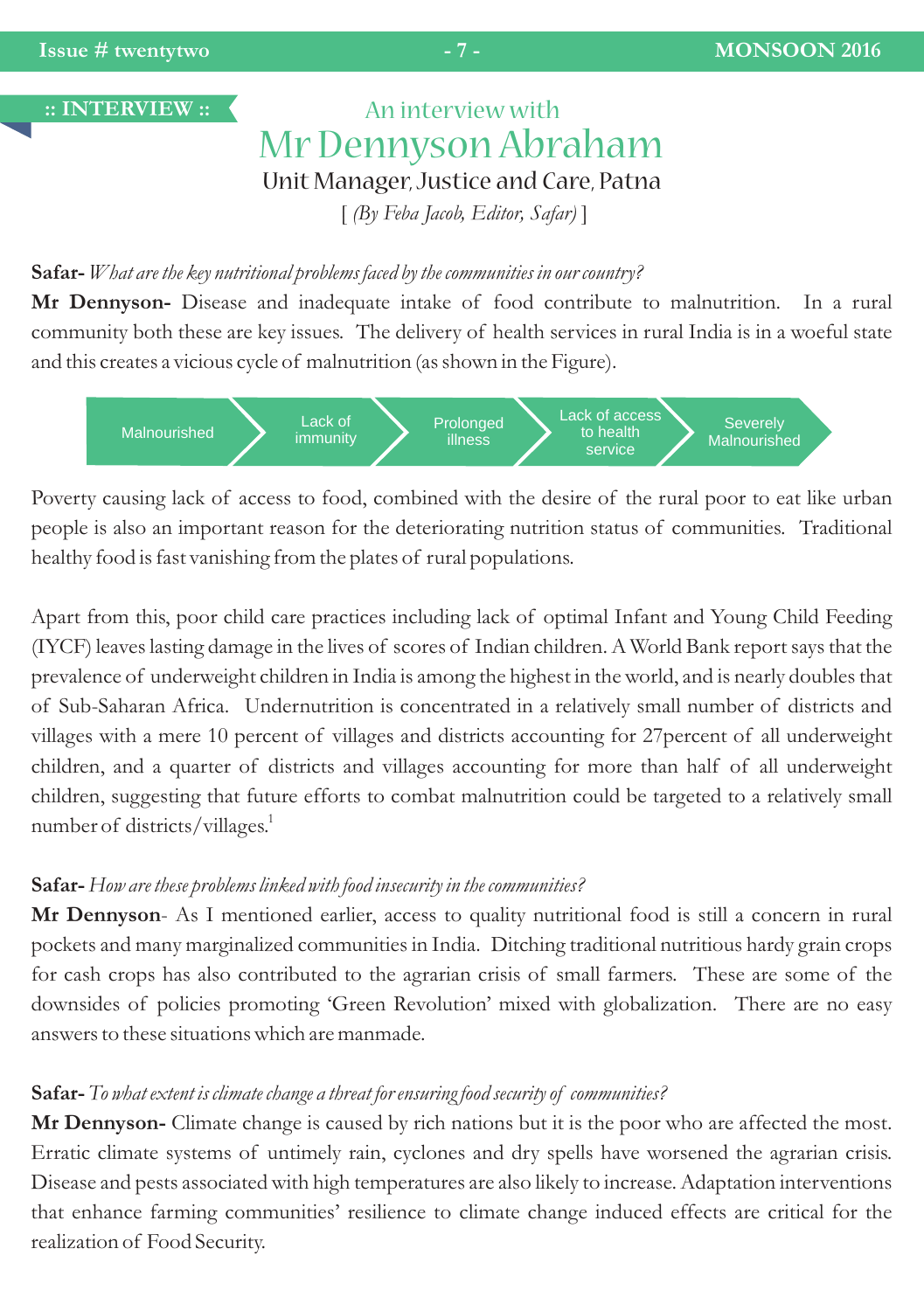

*Photo - CHDP Madhepura*

### **Safar-** *How important is it to work with the Government machinery in ensuring food security?*

**Mr Dennyson-** Article 21 of the Indian Constitution provides the fundamental right to the protection of life and personal liberty. This article mandates the state to ensure the right to life of citizens. Article 47 of Directive Principle of State Policy specifies 'the duty of the state to raise the level of nutrition and the standard of living and to improve public health'.

The reasons people go hungry are not mysterious. Mass starvation is not an act of God. Hunger is created and maintained by human decisions. Reducing disparity and bringing a level playing field is government's responsibility. The onus is on the government: pro poor policies, planning and delivery is embedded through their machinery. This is exactly the reason why we need to work to compel the government to deliver.

### **Safar-** *How can the existing nutrition supplementation programmes tackle nutritional problems?*

**Mr Dennyson-** Well, while there has been reasonable improvement in these services it is far from satisfactory when it comes to the quality and reach of these services. It is perceived that delivery in some states is better than others. Government in Tamil Nadu, Orissa and Chhattisgarh have become role models in certain aspects, while states like Bihar, UP, and West Bengal have lagged way behind. There are still pockets of communities who are deprived of these services including Integrated Child Development Services (ICDS), Vitamin A & IFA supplementation. Lack of infrastructure and human resources, poor quality food, corruption and under-utilisation of funds have used this scenario.

A performance audit of Integrated Child Development Services (ICDS Scheme) by Comptroller and Auditor General of India noted "Supplementary Nutrition (SN) component had failed to improve the health status of beneficiaries, implementation of the component of health check-up and referral services was found to be deficient, and due to non-fixation of targets and absence of monitoring mechanisms, full coverage under immunization could not be assured besides many other findings."<sup>2</sup>



*Photo - CHDP Madhepura*

**Safar-** *How effective is the Public Distribution System (PDS) in India in ensuring food security? How could it be further strengthened?*

**Mr Dennyson-** The Supreme Court has acted as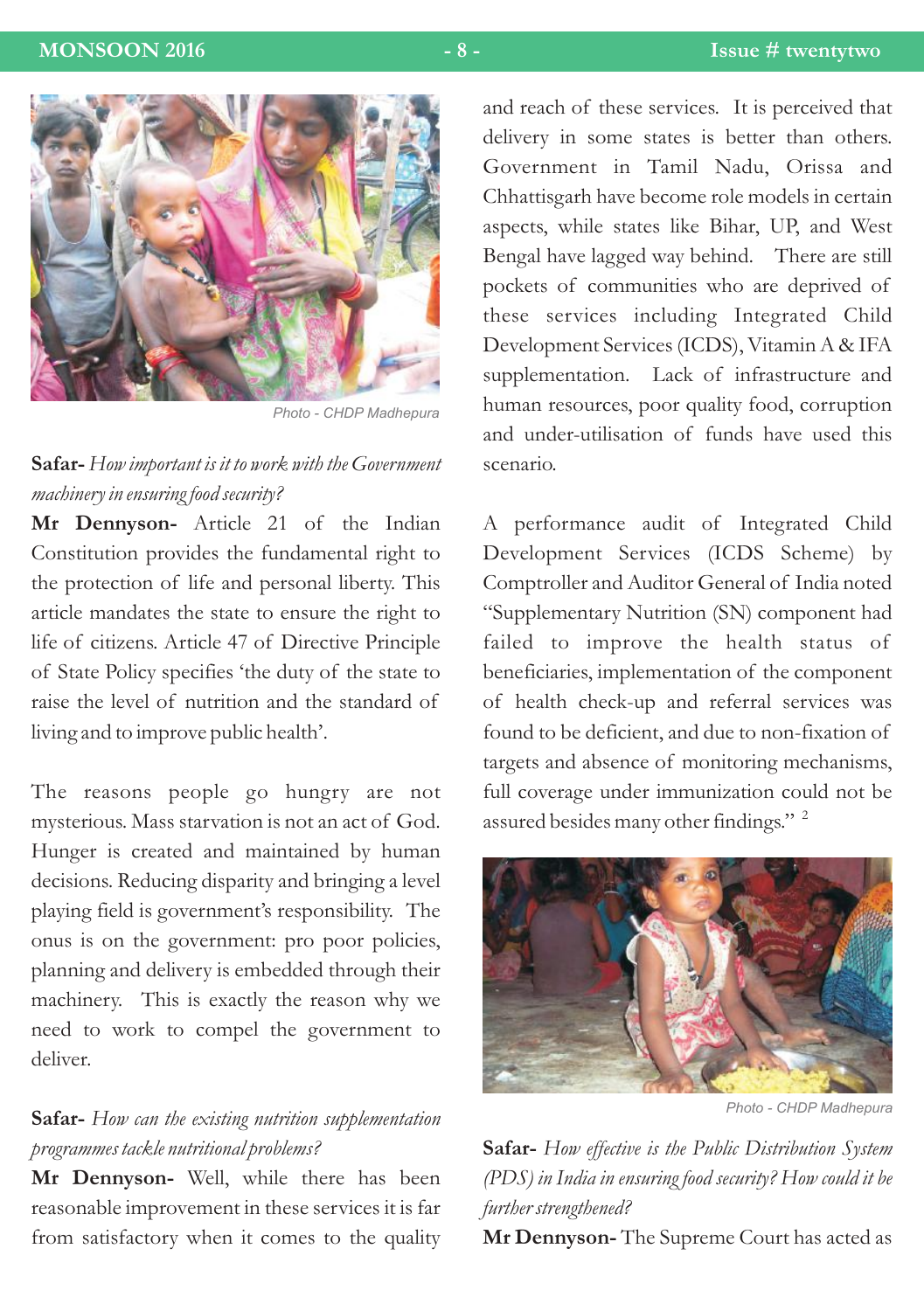#### **Issue # twentytwo - 9 - MONSOON 2016**

a beacon when both the Union and State governments had failed. India's food schemes were converted by the Supreme Court into "legal entitlements" in its order dated 28 November 2001. Embedded in this order is a direction to State Governments to fully implement them according to official guidelines.

On 13 May 2016 the Supreme Court ordered that all households in drought-hit areas be supplied with heavily subsidized food grains, rebuking the centre and states for delayed implementation of the National Food Security Act (NFSA).<sup>3</sup>

The long standing demand of civil societies has been to have Universal PDS while it is currently Targeted PDS. Some states have already implemented Universal PDS and it is more robust with marginal cost difference as under NFSA over 75% of the rural population is already covered.

**Safar-** *What are the key challenges you faced while working in this field? How did you overcome those challenges?*

**Mr Dennyson-** While the key to success is strengthening existing (government) delivery mechanisms, that's the toughest part to do due to the lackadaisical response from government officers. It is equally challenging to bring about changes in attitudes of the community.

Once when we were trying to introduce energy rich snacks made of whole wheat the community was upset thinking we were not providing them with snacks made with refined flour (which is how the city dwellers eat). It took a while to convince them this was much better food.

Similarly, when we were discussing why millet is good, especially calcium rich Ragi, they did not agree. They argued that dark grains will darken the skin complexion and it is poor man's food, hence they would not produce or consume it. The fear of having a dark complexion and being identified as poor has kept them in chains. It is important to work on bringing a change in worldview in order to see success.

**Safar-** *What are the ideal roles of NGOs in ensuring food security of communities?*

**Mr Dennyson-** I can think of two things which NGOs can do:

**1.** Advocate for pro poor policies so that the quality and reach of government services can be improved.

**2.** There are not many proven communitybased models in India so it is important that NGOs work alongside communities in creating community-based models which are replicable and scalable.

*Thank you so much Mr Dennyson for your time and input.*

http://siteresources.worldbank.org/SOUTHASIAEXT/ 1 Resources/223546-

<sup>1147272668285/</sup>undernourished\_executive\_summary.pdf

http://www.cag.gov.in/content/report-no-22-2012-13- 2 performance-audit-integrated-child-developmentservices-icds-scheme

http://www.livemint.com/Politics/WoZo91Fl77GUW6t 3 9FDBSXJ/Release-adequate-funds-to-tackle-drought-SCtells-centre.html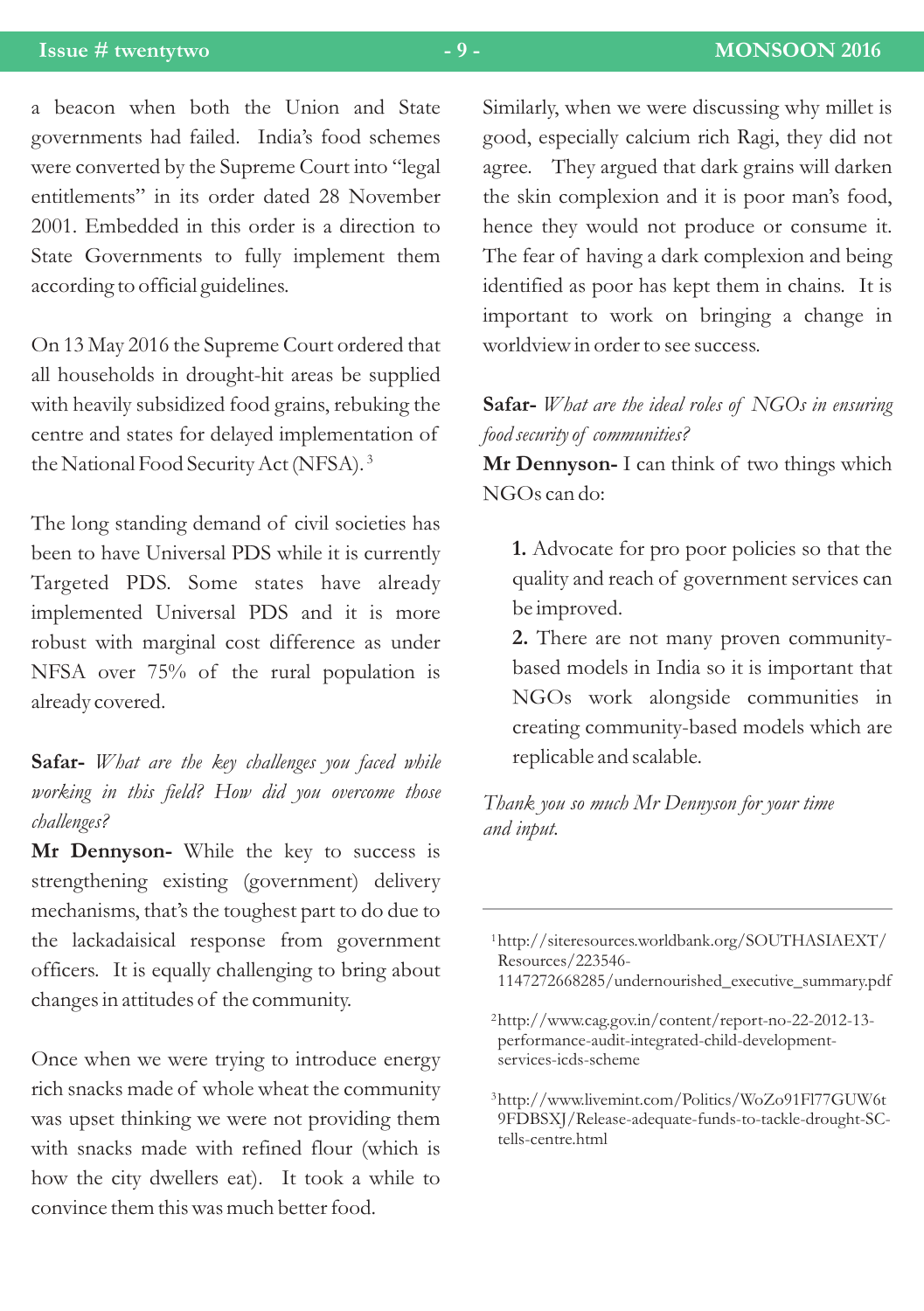# Food Security and Advocacy

[ *Punita Kumar, Programme Manager, Advocacy* ]

The final report of the 1996 World Food<br>Summit states that food security "exists" when all people, at all times, have physical and economic access to sufficient, safe and nutritious food to meet their dietary needs and food preferences for an active and healthy life".

Food security has been an issue for hundreds of years. It becomes a prominent issue when there is a disaster. The disasters that come to mind are the ones from the Bible such as the flood during the time of Noah,, the situations of famine and drought at the time of Joseph, and especially the first and second World Wars that left people hungry, unemployed and cold.

Without doubt, food is a source of health and an integral part of our life, whether we are poor, marginalised, rich or elite. A huge shift has taken place in food preferences, with processed foods becoming increasingly 1 popular. This food is not making us active and healthy. When Israel had to move to Egypt for food they were able to fight against the drought situation because of Joseph's prudent strategy of cultivating and storing grains. This made it possible to control inflation, and made food available not only for their own citizens but for foreigners also. Joseph's strategy to manage the food crisis involved legislation, communication, negotiation, transportation, safe and efficient methods of food storage, building, economic strategizing and forecasting, record-keeping, payroll, the handling of transactions both by means of



*Photo - CHDP Champa*

currency and through bartering, human resources, and the acquisition of real estate. After the people ran out of money, Joseph allowed them to barter their livestock for food. This plan lasted for one year during which Joseph collected horses, sheep, goats, cattle, and donkeys (Gen. 47:15-17). When all of the livestock had been traded, people willingly sold themselves into slavery to Pharaoh and sold him the ownership of their lands as well (Gen. 47:18-21). Joseph, however, allowed the people to sell their land and to enter into servitude, but he did not take advantage of them in their powerlessness. Joseph would have made sure these properties were valued correctly in exchange for seed for planting (Gen. 47:23).

The wise integration of all these factors not only helped them to survive the drought and famine but relieved the poverty of Egypt. Droughts and famine, floods, insects have always been there to affect agriculture. When we talk of food security or fight for it we need to understand that it is not only about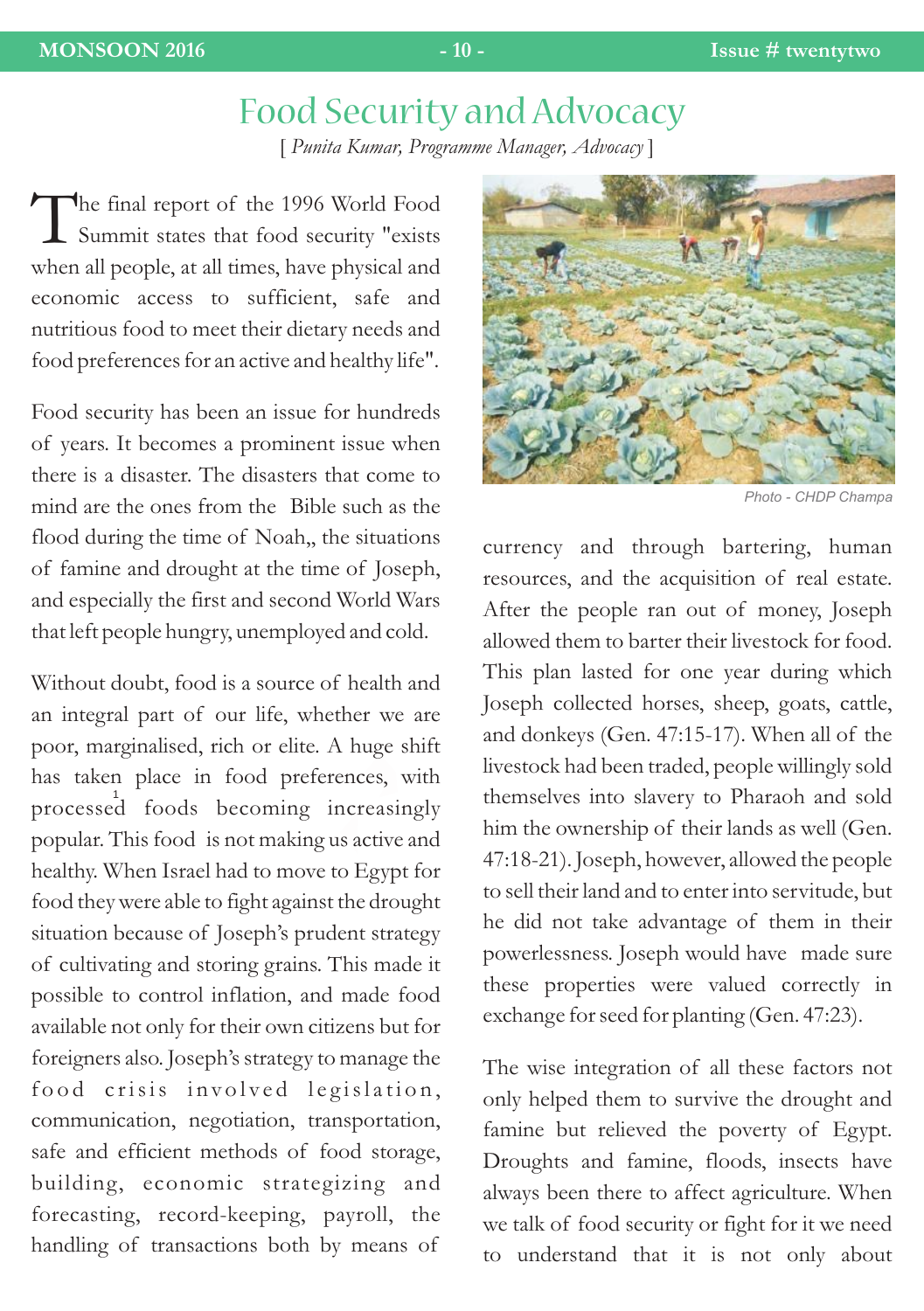#### **Issue # twentytwo - 11 - MONSOON 2016**

agriculture or climate change. It is the integration of all the factors that contribute to humanity to establish the Kingdom of God.

The statement by the World Food Summit Report which is mentioned above indicates that this situation, which is full of rights and choices, can only be achieved in the Kingdom of God. The Bible promotes a world where everyone has the right to produce and be selfreliant, and to be good stewards. God not only

wants us to get food but to know the source and be a part of its production. Poverty and its consequences are economic realities. Our first duty is to help eliminate them, but we cannot expect complete success until God's kingdom is fulfilled.

### HR Movements

[ *Hemlatha* ] Appointments

| Ms Bhagirathi               | Community Coordinator | Burans, Musoorie            |
|-----------------------------|-----------------------|-----------------------------|
| Ms Kamla Devi               | Community Coordinator | Burans, Musoorie            |
| Ms Samita                   | Community Coordinator | Burans, Musoorie            |
| Ms Shalini Thapa            | Community Coordinator | Burans, Musoorie            |
| Mr Bijay Kumar              | Community Coordinator | Karuna Project, Duncan      |
| Mr Brij Lal Prasad Kushwaha | Community Coordinator | Karuna Project, Duncan      |
| Mr Jaykishun Ram            | Community Coordinator | Nayi Roshni Project, Duncan |
| Mr Pawan Kumar              | Community Coordinator | Karuna Project, Duncan      |
| Mr Raj Kishor Prasad        | Driver                | Karuna Project, Duncan      |
| Mr Raymond Mukul            | Community Coordinator | Karuna Project, Duncan      |
| Ms Babita Kumari            | Community Coordinator | CBR Project, Duncan         |
| Ms Subasini Murmu           | Community Coordinator | Karuna Project, Duncan      |
| Mr Pranay Somit Mohanty     | Project Officer       | ASISH Project, Duncan       |
| Mr Shrawan Kumar            | Community Coordinator | ACT, Duncan                 |
| Mr Sunil Kumar Ram          | Community Coordinator | ASISH Project, Duncan       |
| Ms Shivkali Ahirwar         | Community Coordinator | MCH Project, Chhatarpur     |
| Ms Urmila Ahirwar           | Community Coordinator | MCH Project, Chhatarpur     |
| Mr Raju Kumar               | Community Coordinator | Sahyog Project              |
| Ms Yashika Walter           | Community Coordinator | Sahyog Project              |